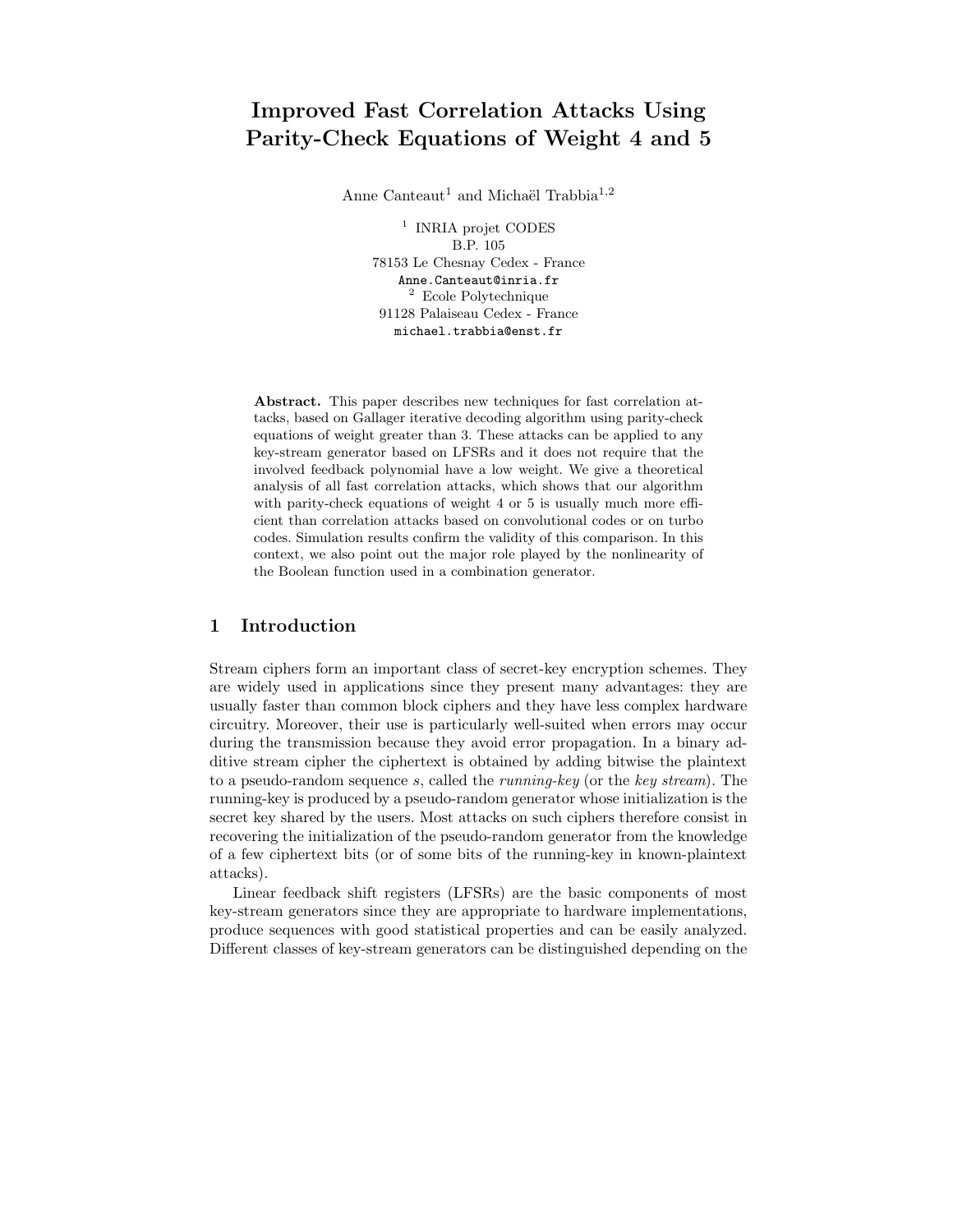techniques used for combining the constituent LFSRs [16]: combination generators, filter generators, clock-controlled generators. . . . In all these systems, the secret key usually consists of the initial states of the constituent LFSRs. The secret key has then  $\sum_{i=1}^{n} L_i$  bits, where  $L_i$  denotes the length of the *i*-th LFSR and  $n$  is the number of involved LFSRs. Any key-stream generator based on LFSRs is vulnerable to correlation attacks. These cryptanalytic techniques introduced by Siegenthaler [20] are "divide-and-conquer" methods: they exploit the existence of a statistical dependence between the running-key and the output of one constituent LFSR for recovering the initialization of each LFSR separately. The secret key can then be recovered with only  $\sum_{i=1}^{n} 2^{L_i}$  tests.

A classical method for generating a running-key is to combine n LFSRs by a nonlinear Boolean function  $f$ . Such a combination generator is depicted in Figure 1. For combination generators, the original correlation attack presented by



Fig. 1. Combination generator

Siegenthaler can be prevented by using a correlation-immune combining function [19]. In this case, the running-key is statistically independent of the output of each constituent LFSR; any correlation attack should then consider several LFSRs together. More generally, a correlation attack on a set of k LFSRs, namely LFSR  $i_1, \ldots,$  LFSR  $i_k$ , exploits the existence of a correlation between the running-key s and the output  $\sigma$  of a smaller combination generator, which consists of the  $k$  involved LFSRs combined by a Boolean function  $g$  with  $k$  variables (see Fig. 2). Since  $Pr[s_n \neq \sigma_n] = Pr[f(X_1, ..., X_n) \neq g(X_{i_1}, ..., X_{i_k})] = p_g$ , this attack only succeeds when  $p_q < 0.5$ . The number k of involved LFSRs should then be strictly greater than the correlation immunity order  $t$  of the combining function f. This cryptanalysis therefore requires that all  $2^{\sum_{j=1}^{t+1} L_{i_j}}$  initial states be examined; it becomes infeasible when the correlation-immunity order  $t$  of the combining function is high.

The fast correlation attack proposed by Meier and Staffelbach [9, 10] relies on the same principle but it avoids examining all possible initializations of  $(t+1)$ LFSRs together. Let us again consider the sequence  $\sigma$  produced by LFSR  $i_1, \ldots,$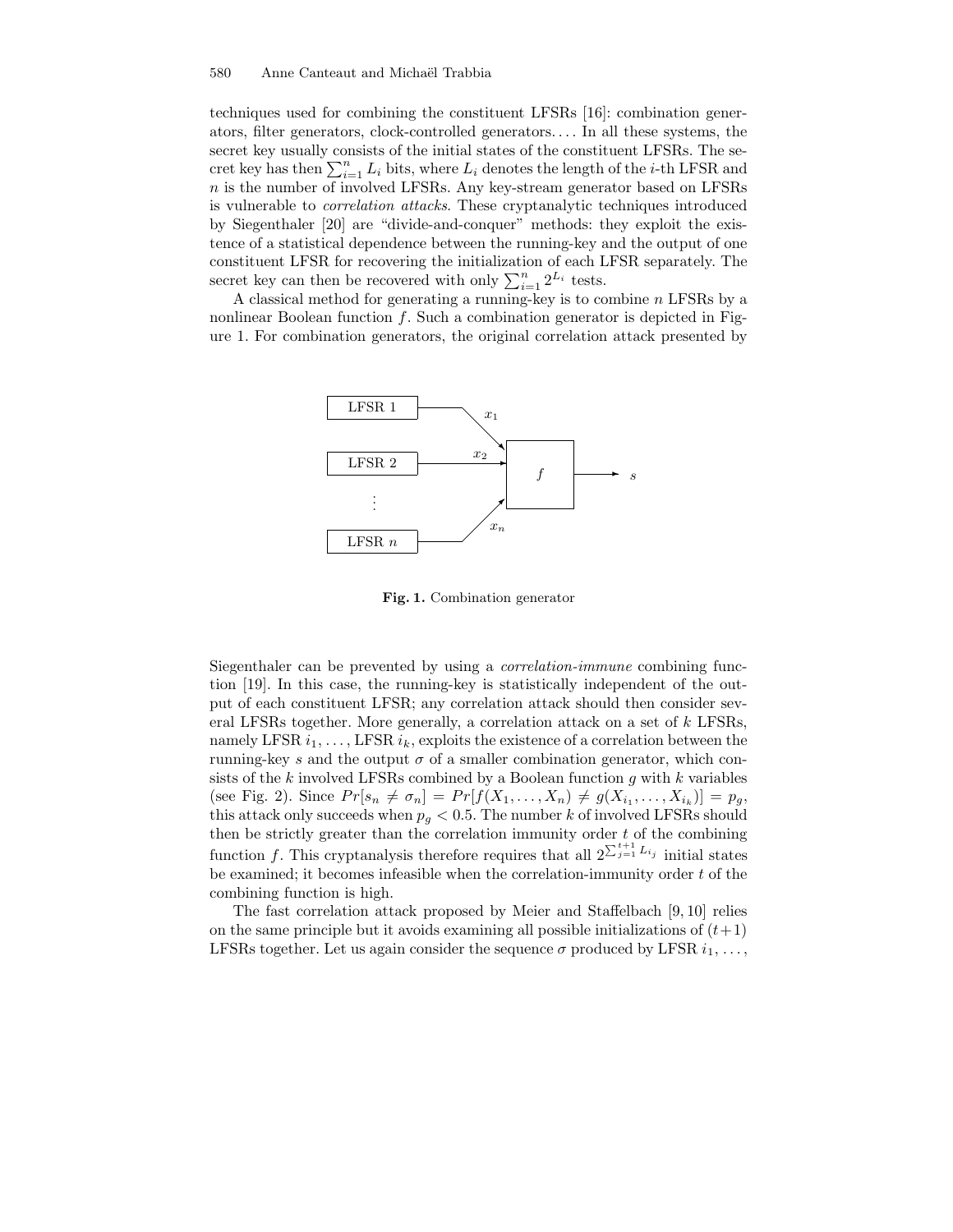

Fig. 2. Correlation attack involving  $k$  constituent LFSRs

LFSR  $i_k$  combined by g. The sequence  $\sigma$  obviously corresponds to the output of a unique LFSR of length  $L$ ; the length and the feedback polynomial  $P$  of this LFSR can be derived from the feedback polynomials of the constituent LFSRs. Note that  $L \leq g(L_{i_1},..., L_{i_k})$  where the function g is evaluated over integers. Equality notably holds when the feedback polynomials of the involved LFSRs are primitive and when their degrees are coprime [17]. Any subsequence of length N of  $\sigma$  is then a codeword of a linear code  $\mathcal C$  of length N and dimension L defined by the feedback polynomial P. The running-key subsequence  $(s_n)_{n\leq N}$  can then be seen as the result of the transmission of  $(\sigma_n)_{n\leq N}$  through the binary symmetric channel with error probability (or crossover probability)  $p = Pr[s_n \neq \sigma_n]$ . The attack therefore aims at recovering L consecutive bits of  $\sigma$  (i.e., the initial state of the equivalent LFSR) from the knowledge of  $N$  bits of  $s$ . This can be done by decoding  $(s_n)_{n\leq N}$  relatively to C.

From the attacker's point of view, the main problem is to make the cryptanalysis feasible even if a small number  $N$  of bits of the running-key (or of the



Fig. 3. Model for a fast correlation attack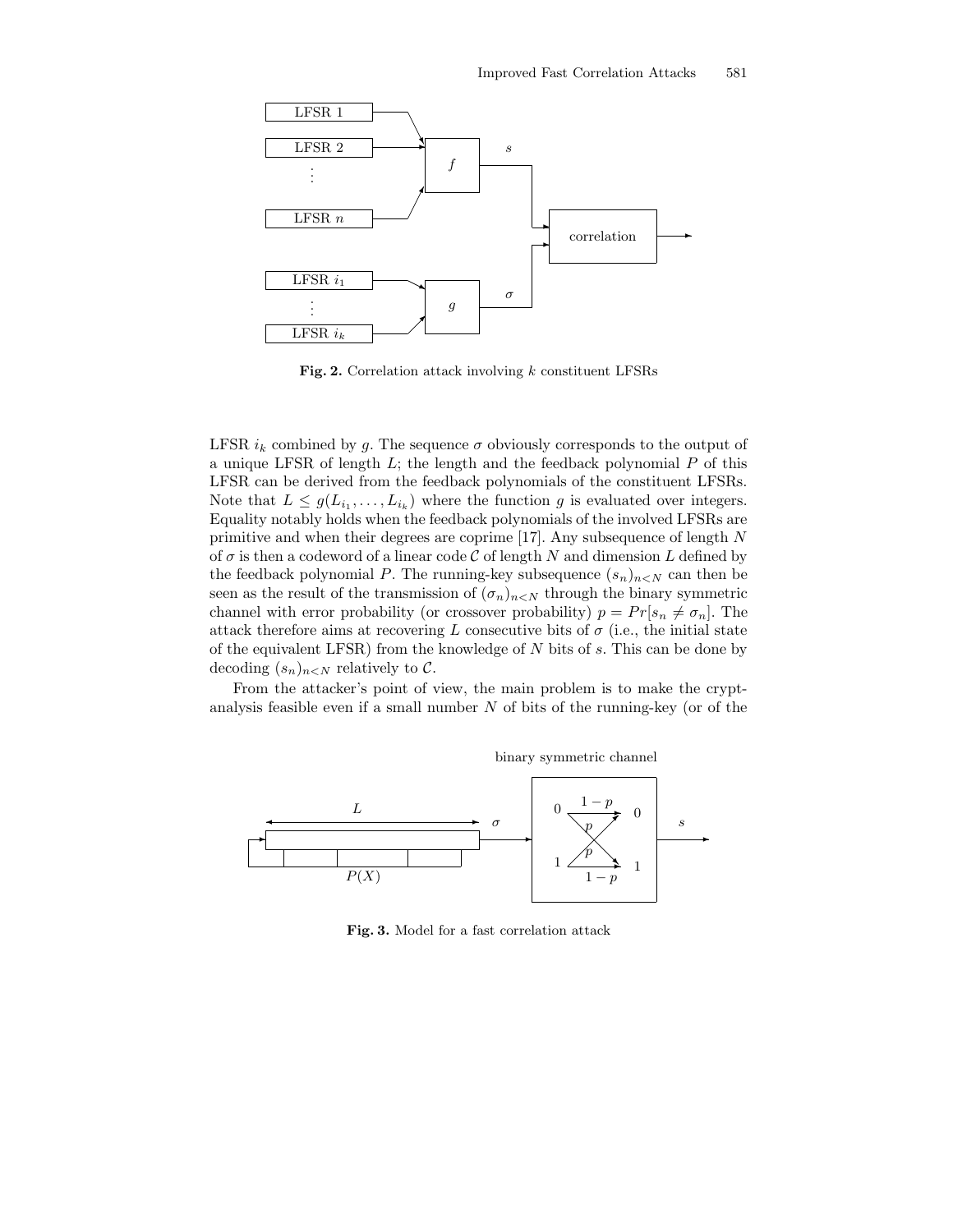ciphertext) is known. Shannon's channel coding theorem [18] gives a theoretical lower bound on N depending on the error-probability  $p: N \ge LC(p)$ , where  $C(p)$  is the capacity of the binary symmetric channel with error-probability p, i.e.,  $C(p) = 1 + p \log_2(p) + (1 - p) \log_2(1 - p)$ . Unfortunately no efficient general decoding algorithm is known for achieving the channel capacity. This means that practical correlation attacks require that the known running-key sequence be much longer than this theoretical bound. Any improvement of fast correlation attacks then consists in finding an efficient decoding procedure for the code  $C$ , when  $N$  is as close as possible to Shannon's limit.

Meier and Staffelbach attack [10] uses the iterative decoding process due to Gallager for low-density parity-check codes [3]. Any polynomial  $P^{2^i}$  actually provides a parity-check equation for  $\mathcal C$  as far as its degree is less than N. It follows that the received sequence  $(s_n)_{n\leq N}$  can be decoded with Gallager algorithm when the feedback polynomial  $P$  has a low weight and when the error probability  $p$  is not too high. Several minor improvements of this original attack were proposed in  $[21, 12, 1, 13, 15]$  but these papers did not introduce any important modification of the basic underlying concepts. Johansson and Jönsson recently proposed two new techniques for fast correlation attacks: the main idea is to derive from  $(s_n)_{n\leq N}$  a sequence which can be seen as a corrupted version of a word of a convolutional code [6] or of a turbo code [7]. These new attacks increase the highest achievable error probability  $p$  for given values of  $L$  and  $N$ (L is the length of the LFSR generating  $\sigma$  and N is the number of known bits of the running-key). Moreover, they do not require that the feedback polynomial P have a low weight. We here show that Gallager iterative decoding algorithm with parity-check equations of weight 4 or 5 is usually much more efficient than all previous attacks: it successfully decodes very high error probabilities with a feasible time and memory complexity, and it does not require that the feedback polynomial P have a low weight. As an example, for a LFSR of length  $L = 40$ and an error-probability  $p = 0.3$ , the best previously known attack [7] requires the knowledge of  $N = 40,000$  bits of s whereas our algorithm with parity-check equations of weight 5 is successful with only 9, 770 bits.

The paper is organized as follows. Section 2 focuses on the particular case of combination generators. Here, we prove that the lowest possible Hamming distance between a fixed t-resilient function and any Boolean function with  $(t +$ 1) variables is achieved by an affine function. It follows that the nonlinearity of the combining function plays a major role in the resistance of a combination generator to correlation attacks. The rest of the paper presents a new general method for fast correlation attacks which can be applied to any type of keystream generators based on LFSRs. The preprocessing step and the decoding step of the algorithm are respectively described in Section 3 and 4. Section 5 gives a theoretical analysis of the recent attacks proposed by Johansson and Jönsson. Most notably, we point out that our attack using parity-check equations of weight 4 or 5 has better performance than the attacks based on convolutional codes or on turbo codes. Section 6 finally presents some simulation results which confirm the validity of the previous comparison.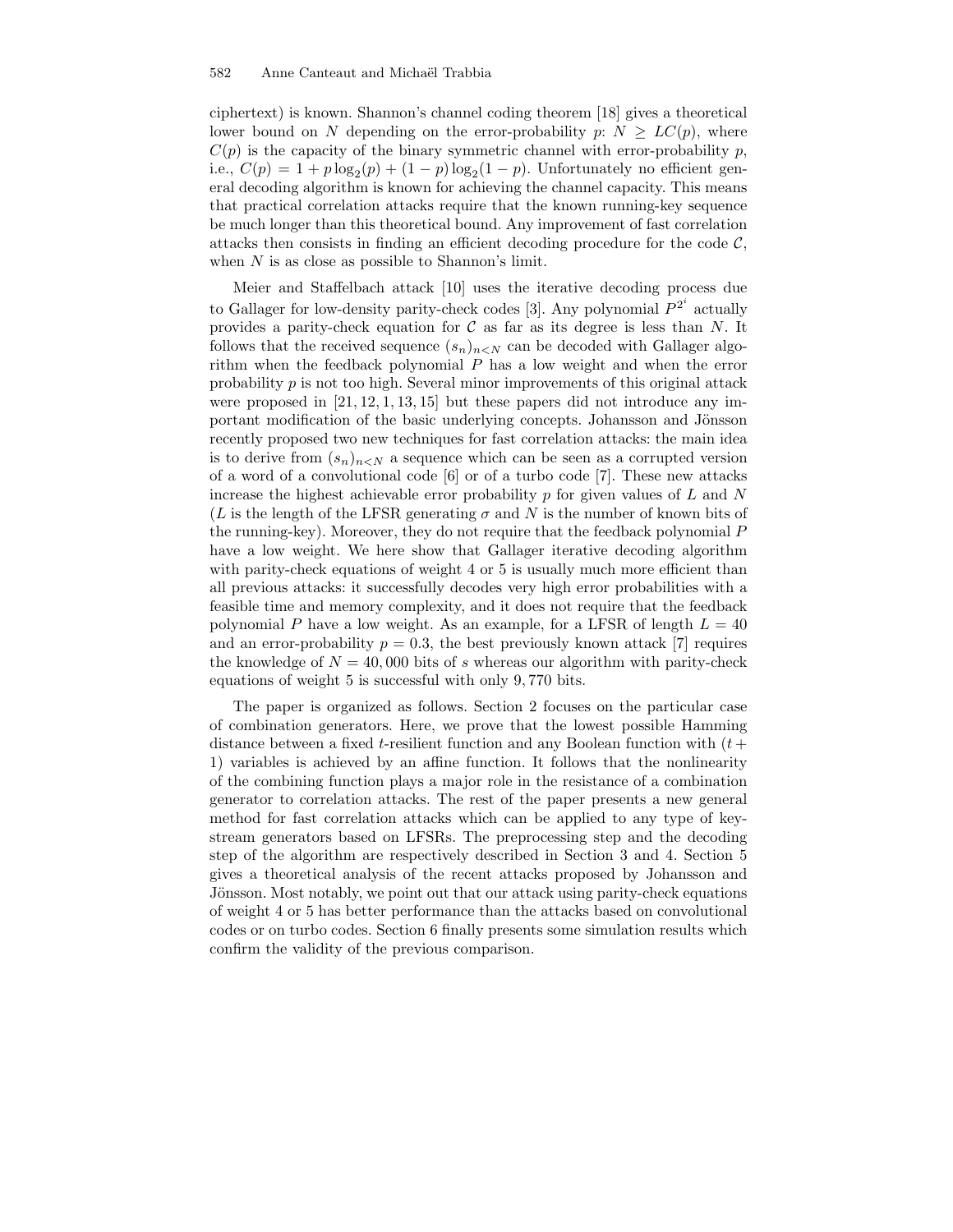## 2 Approximation of a t-resilient function by a function with  $t + 1$  variables

This section is devoted to the special case of combination generators. It focuses on the choice of the Boolean function  $q$  which is used for combining the  $k$  LFSRs involved in the correlation attack (see Fig. 2). The attack will be even more efficient that the correlation between the running-key s and the sequence  $\sigma$  is high. This equivalently means that  $Pr[s_n \neq \sigma_n]$  should be as small as possible. The Boolean function  $g$  with  $k$  variables should then minimize  $p_g = Pr[f(X_1, \ldots, X_n) \neq g(X_{i_1}, \ldots, X_{i_k})]$ . Moreover, since the length of the equivalent LFSR considered in a fast correlation attack is usually given by  $L = g(L_{i_1}, \ldots, L_{i_k})$ , it is obviously required that the degree of g be not too high.

We first recall some basic properties of Boolean functions (see e.g. [8], [11] and [2] for details). In the following,  $\mathcal{F}_n$  denotes the set of all Boolean functions with *n* variables, i.e., the set of all functions from  $\mathbf{F}_2^n$  into  $\mathbf{F}_2$ . A Boolean function is balanced if its output is uniformly distributed; balancedness is then an obvious requirement for combining functions. A Boolean function  $f \in \mathcal{F}_n$  is t-th order correlation-immune if the probability distribution of its output is unaltered when any  $t$  input variables are fixed [19]. Balanced  $t$ -th order correlation-immune functions are called t-resilient. Note that a t-th order correlation-immune function is k-th order correlation-immune for any  $k \leq t$ . From now on, the correlationimmunity order of a function f then refers to the highest integer t such that f is tth order correlation-immune. The Walsh transform of a Boolean function  $f \in \mathcal{F}_n$ is the Fourier transform of the corresponding sign function  $\chi_f(x) = (-1)^{f(x)}$ :

$$
\forall u \in \mathbf{F}_2^n, \ \widehat{\chi_f}(u) = \sum_{x \in \mathbf{F}_2^n} (-1)^{f(x)} (-1)^{u \cdot x}
$$

where  $x \cdot y$  denotes the usual dot product between two *n*-bit vectors x and y. The Walsh coefficient  $\widehat{\chi}_f(u)$  estimates the Hamming distance between f and the affine function  $u \cdot x + \varepsilon$ ,  $\varepsilon \in \mathbf{F}_2$ :

$$
Pr[f(X_1,\ldots,X_n)\neq u\cdot X+\varepsilon]=\frac{1}{2}-\frac{(-1)^{\varepsilon}}{2^{n+1}}\widehat{\chi_f}(u).
$$

The nonlinearity of f,  $N\mathcal{L}(f)$ , corresponds to its Hamming distance to the set of affine functions:

$$
\mathcal{NL}(f) = 2^{n-1} - \frac{1}{2} \max_{u \in \mathbf{F}_2^n} |\widehat{\chi_f}(u)|.
$$

We now consider the combination generator depicted in Figure 1 and we assume that the combining function  $f$  is  $t$ -resilient. The running-key produced by the combination generator is then independent of any set of t constituent LFSRs. The smallest number of LFSRs involved in a correlation attack is therefore  $t+1$ . We now prove that, in this case, the Boolean function g with  $(t + 1)$  variables which provides the best approximation to f (i.e., which minimizes  $p_q$ ) is an affine function.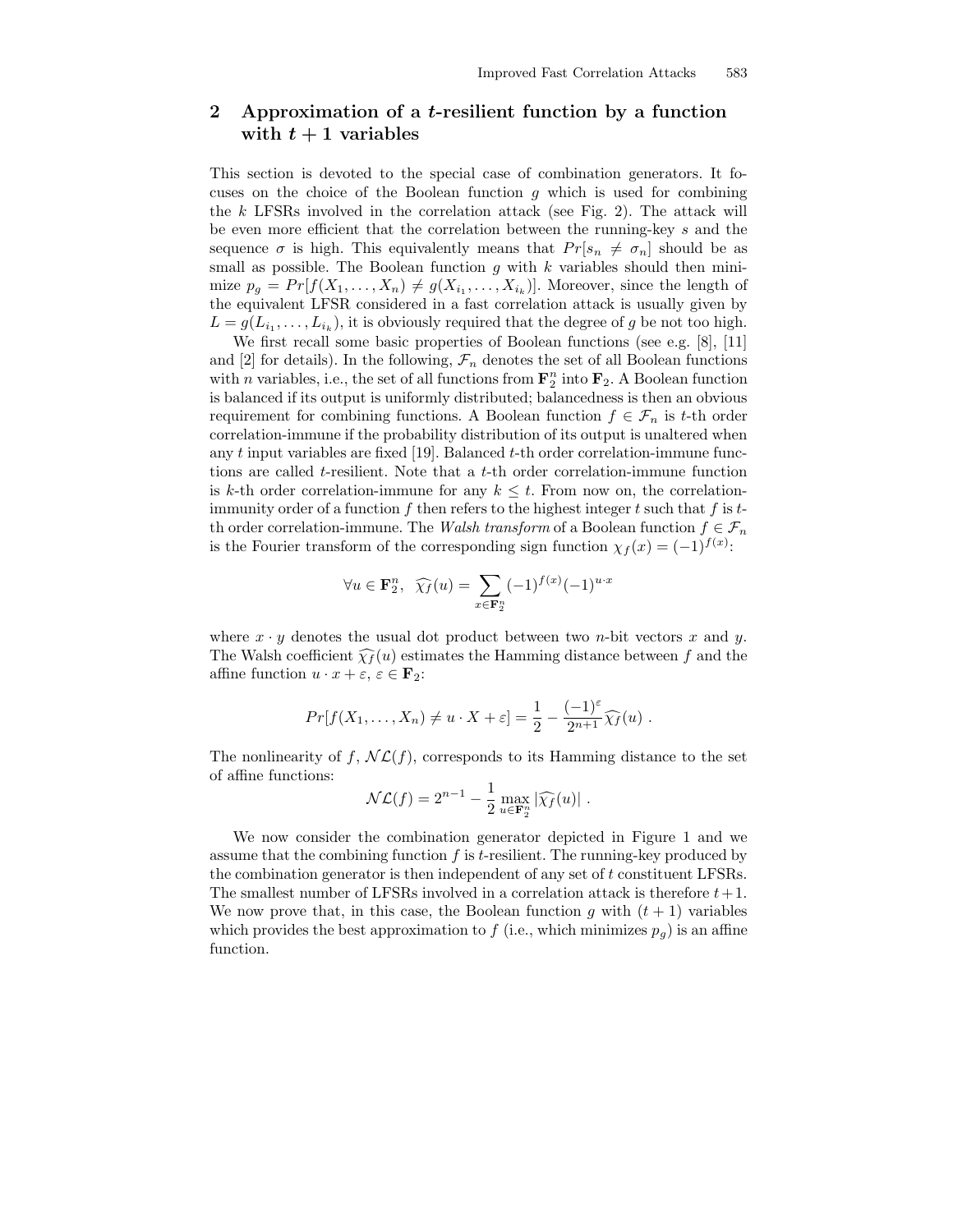**Theorem 1.** Let f be a t-resilient function with n variables and let  $T$  be a subset of  $\{1,\ldots,n\}$  of cardinality  $(t+1)$ ,  $T = \{i_1,\ldots,i_{t+1}\}$ . The lowest possible value over all  $g \in \mathcal{F}_{t+1}$  of

$$
p_g = Pr[f(X_1, ..., X_n) \neq g(X_{i_1}, ..., X_{i_{t+1}})]
$$

is achieved by the affine function

$$
g(x_{i_1},\ldots,x_{i_{t+1}})=\sum_{i\in T}x_i+\varepsilon
$$

with  $\varepsilon = 0$  if  $\widehat{\chi}_f(1_T) > 0$  and  $\varepsilon = 1$  otherwise, where  $1_T$  denotes the n-bit vector whose *i*-th component equals 1 if and only if  $i \in T$ .

Moreover, we have

$$
\min_{g \in \mathcal{F}_{t+1}} p_g = \frac{1}{2} - \frac{1}{2^{n+1}} |\widehat{\chi_f}(1_T)| \ .
$$

**Proof:** For any vector  $x \in \mathbf{F}_2^n$ ,  $x = (y, z)$  refers to the decomposition of x with respect to T, i.e., y is the  $(t+1)$ -bit vector composed of all  $x_i, i \in T$ . Let  $p_T(y)$ ,  $y \in \mathbf{F}_2^{t+1}$ , denote the probability  $p_T(y) = Pr[f(Y, Z) = 1 | Y = y]$ . For any  $g \in \mathcal{F}_{t+1}$  we have

$$
p_g = Pr[f(Y, Z) \neq g(Y)]
$$
  
= 
$$
\sum_{y \in g^{-1}(0)} Pr[f(Y, Z) = 1 | Y = y] + \sum_{y \in g^{-1}(1)} Pr[f(Y, Z) = 0 | Y = y]
$$
  
= 
$$
\sum_{y \in g^{-1}(0)} pr(y) + \sum_{y \in g^{-1}(1)} (1 - pr(y)).
$$

It follows that  $p_g$  is minimal if and only if

$$
g(x) = \begin{cases} 0 & \text{if } p_T(x) < 1/2, \\ 1 & \text{if } p_T(x) > 1/2. \end{cases}
$$
 (1)

Note that the value of  $g(x)$  can be arbitrarily chosen when  $p_T(x) = \frac{1}{2}$ . For any  $j \in T$ ,  $e_j$  denotes the  $(t+1)$ -bit vector whose all coordinates are zero except the j-th one. For any  $y \in \mathbf{F}_2^{t+1}$  and any  $j \in T$ , we have

$$
p_T(y) + p_T(y + e_j) = Pr[f(Y, Z) = 1|Y = y] + Pr[f(Y, Z) = 1|Y = y + e_j]
$$
  
= 2 (Pr[f(Y, Z) = 1|\forall i \in T, Y\_i = y\_i]Pr[Y\_j = y\_j] +  
Pr[f(Y, Z) = 1|\forall i \in T \setminus \{j\}, Y\_i = y\_i, Y\_j \neq y\_j]Pr[Y\_j \neq y\_j])  
= 2Pr[f(Y, Z) = 1|\forall i \in T \setminus \{j\}, Y\_i = y\_i] = 1

where the last equality comes from the fact that  $f$  is  $t$ -resilient and that the set  $T \setminus \{j\}$  has cardinality t. Let  $g \in \mathcal{F}_{t+1}$  be such that  $p_g$  is minimal. Since  $p_T(x) + p_T(x + e_j) = 1$  for any  $x \in \mathbf{F}_2^{t+1}$  and for any  $j \in T$ , Condition (1) implies that

$$
g(x) + g(x + e_j) \equiv 1 \bmod 2
$$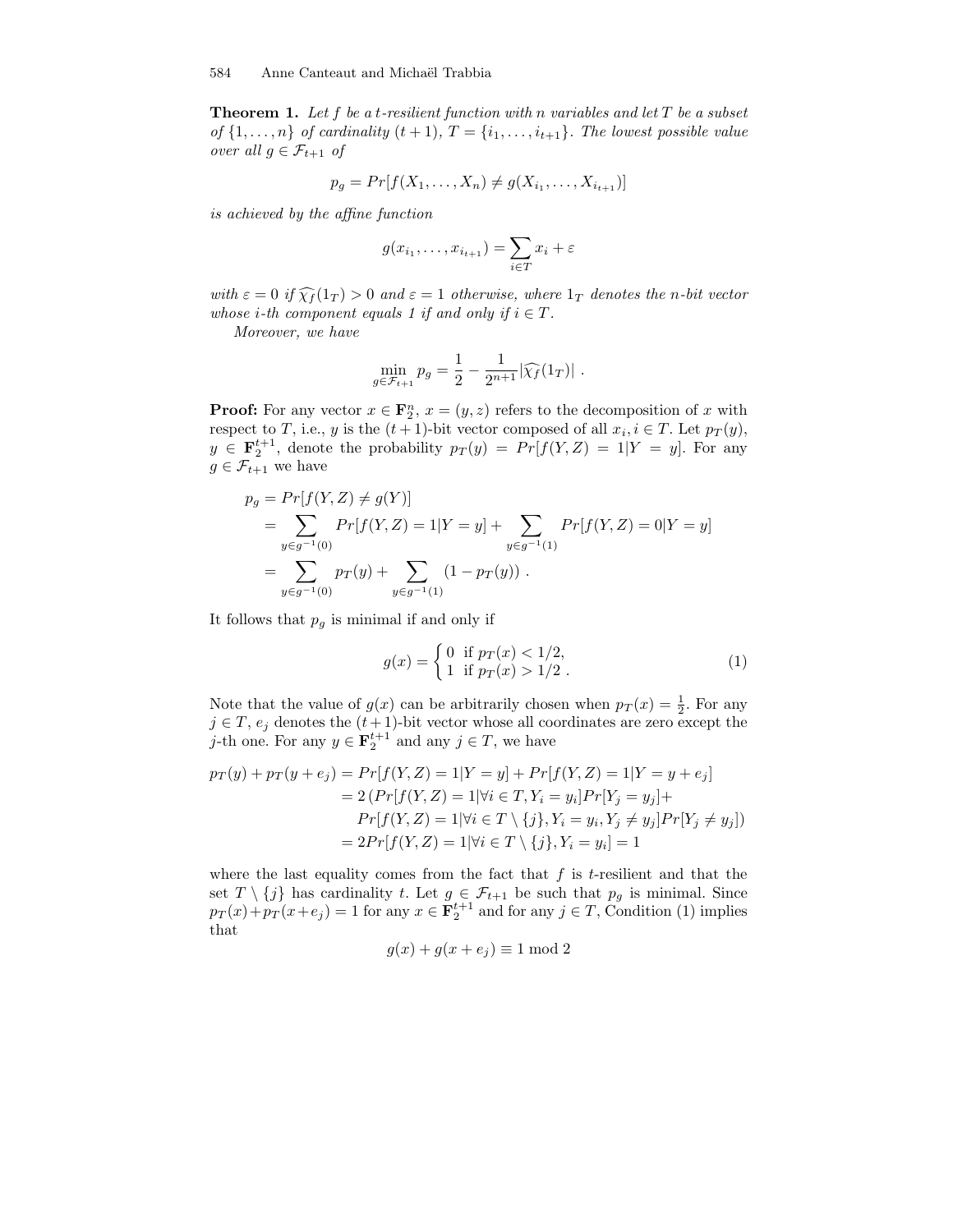when  $p_T(x) \neq \frac{1}{2}$ . Moreover, we can assume that this relation is satisfied for any  $x \in \mathbf{F}_2^{t+1}$ , because the value of  $g(x)$  can be arbitrarily chosen when  $p_T(x) = \frac{1}{2}$ . It follows that, for any  $x \in \mathbf{F}_2^{t+1}$ ,

$$
g(x) = g(0) + \sum_{i \in T} x_i .
$$

Since  $g$  is an affine function,  $p_g$  is given by

$$
p_g = \frac{1}{2} - \frac{(-1)^{g(0)}}{2^{n+1}} \widehat{\chi_f}(1_T) .
$$

This probability is then minimized when  $(-1)^{g(0)}$  and  $\widehat{\chi}_f(1_T)$  have the same sign.  $\Box$  sign.

It follows that, in a fast correlation attack involving  $(t+1)$  LFSRs, the same combining function g minimizes both the error probability  $p_q$  and the length of the LFSR generating  $\sigma$ . In this context, the feedback polynomial P of this equivalent LFSR is the least common multiple of the feedback polynomials  $P_i$ of the considered LFSRs [22]. Note that we generally have  $P = \prod_{i \in T} P_i$  since all these feedback polynomials are usually primitive. The running-key s can be seen as the result of the transmission of the sequence  $\sigma$  generated by this LFSR through the binary symmetric channel with error probability

$$
p = \frac{1}{2} - \frac{1}{2^{n+1}} |\widehat{\chi_f}(1_T)| \; .
$$

A similar cryptanalytic method applies to a ciphertext-only attack. In this case, we make use of the redundancy of the plaintext sequence m, i.e.,  $Pr[m_n =$  $[0] = p_0 > 1/2$ . The attack now considers that the ciphertext sequence c results of the transmission of  $\sigma$  through the binary symmetric channel with errorprobability

$$
p = Pr[c_n \neq \sigma_n] = \frac{1}{2} - \frac{(2p_0 - 1)}{2^{n+1}} |\widehat{\chi_f}(1_T)|.
$$

Theorem 1 points out the importance of the nonlinearity of the combining function f: any known-plaintext correlation attack on  $(t + 1)$  LFSRs should decode an error probability  $p \geq N\mathcal{L}(f)/2^n$ . The use of highly nonlinear combining function may then prevent this attack. In this case, an acceptable error probability can only be obtained when  $(t + 2)$  constituent LFSRs are involved and when the degree of  $q$  is at least 2. But this dramatically increases the length of the equivalent LFSR and it makes any correlation attack infeasible.

#### 3 Generating parity-check equations

We now come back to the general cryptanalysis of any key-stream generator based on LFSRs. A fast correlation attack aims at recovering L consecutive bits of  $\sigma$  from the knowledge of N bits of s (see Fig. 3). We use that any N-bit subsequence of  $\sigma$  is a codeword of a linear code C of length N and dimension L defined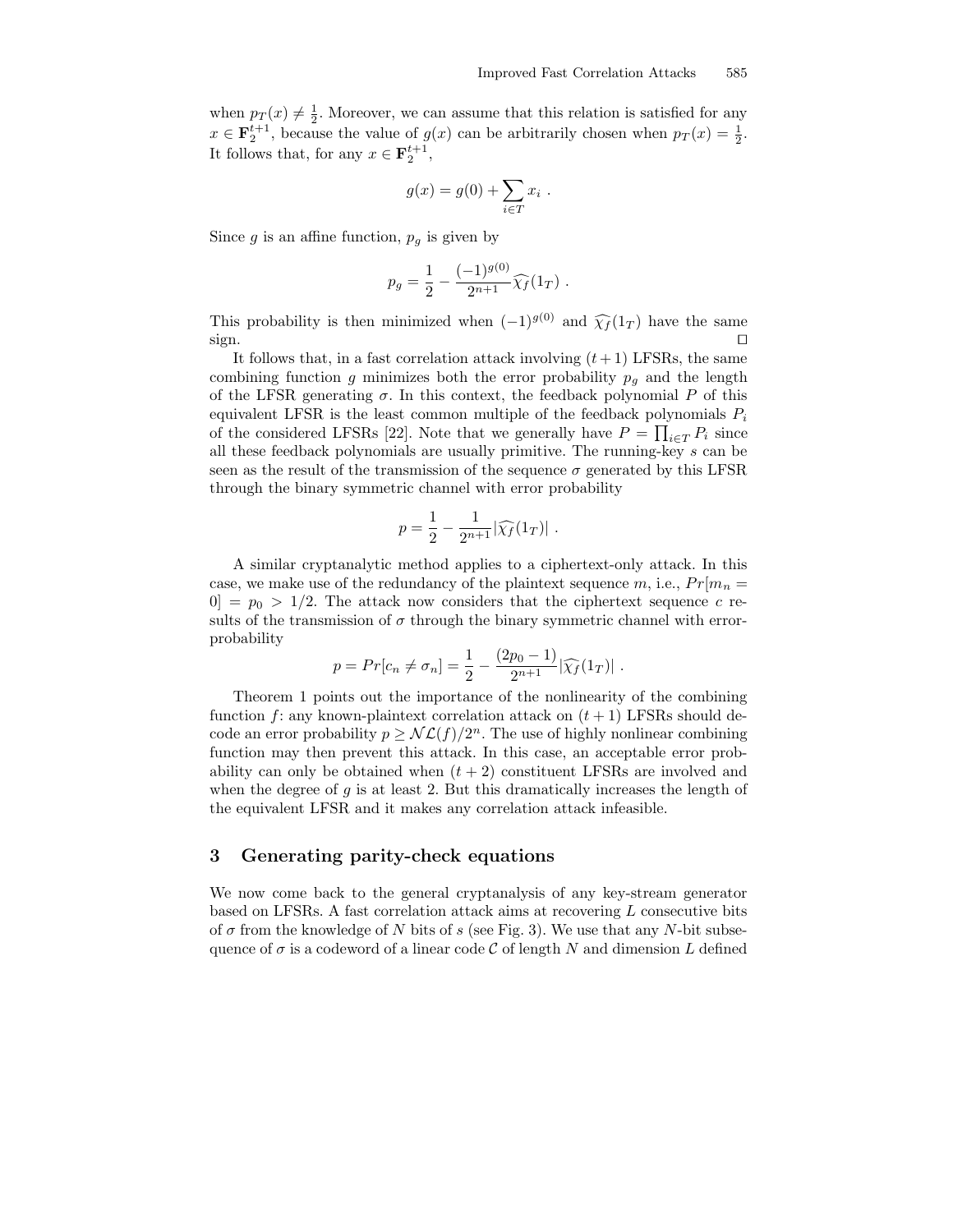by the feedback polynomial  $P$ . The preprocessing step of the attack then consists in generating some parity-check equations for  $\mathcal C$  (i.e., linear relations involving some bits of  $(\sigma_n)_{n\leq N}$  in such a way that they provide an efficient decoding procedure. Here, we use a fast decoding algorithm due to Gallager [3] for lowdensity parity-check codes. In this context, the preprocessing step consists in searching for all linear equations involving d bits of the sequence  $(\sigma_n)_{n \leq N}$ :

$$
\sigma_n + \sum_{j=1}^{d-1} \sigma_{i_j} = 0 \ .
$$

These equations exactly correspond to the polynomials  $Q(X)P(X)$  of weight d and of degree at most  $N$ , where  $P$  is the feedback polynomial of the LFSR generating  $\sigma$ . The cyclic structure of LFSR sequences implies that the set of all parity-check equations of weight d involving  $\sigma_i$  does not depend on i. It is therefore sufficient to find all polynomials  $Q(X)P(X)$  of weight d whose constant term equals 1. These polynomials can be found with the following algorithm:

– Compute all residues  $q_i(X) = X^i \text{ mod } P(X)$  for  $1 \leq i \leq N$  and store their values in a table  $T$  defined by

$$
\forall 0 \le a < 2^L, \ T[a] = \{i, q_i(X) = a\} \ .
$$

– For each set of  $d-2$  elements of  $\{1, \dots, N-1\}$ compute  $A = 1 + q_{i_1}(X) + \ldots + q_{i_{d-2}}(X)$ for any  $j \in T[A], 1 + X^{i_1} + \ldots + X^{i_{d-2}} + X^j$  is a multiple of P of weight d.

The number of operations required by this algorithm is then roughly

$$
\binom{N-1}{d-2} \sim \frac{N^{d-2}}{(d-2)!}.
$$

We can also use an algorithm based on a "birthday technique" as suggested in [10, Section 5]. This consists in storing in a table the values of all linear combinations of  $\lfloor \frac{d-1}{2} \rfloor$  residues  $q_i(X)$ . The complexity of this algorithm is only  $\binom{N}{\lceil \frac{d-1}{2} \rceil}$  but it requires  $L\begin{pmatrix} N \\ \frac{d-1}{2} \end{pmatrix}$  bits of memory. For  $d > 4$  the choice of the algorithm used in the preprocessing step then highly depends on the available memory amount. Similar techniques for finding low-weight parity-check equations are presented in [14].

We now want to estimate the number of such parity-check equations of weight d. Let us first assume that P is a primitive polynomial in  $\mathbf{F}_2[X]$  of degree L. Then the number  $m(d)$  of polynomials  $Q(X) = 1 + \sum_{i=1}^{N} q_i X^i$  of weight d such that  $P$  divides  $Q$  is approximatively

$$
m(d) \simeq \frac{N^{d-1}}{(d-1)!2^L} \ . \tag{2}
$$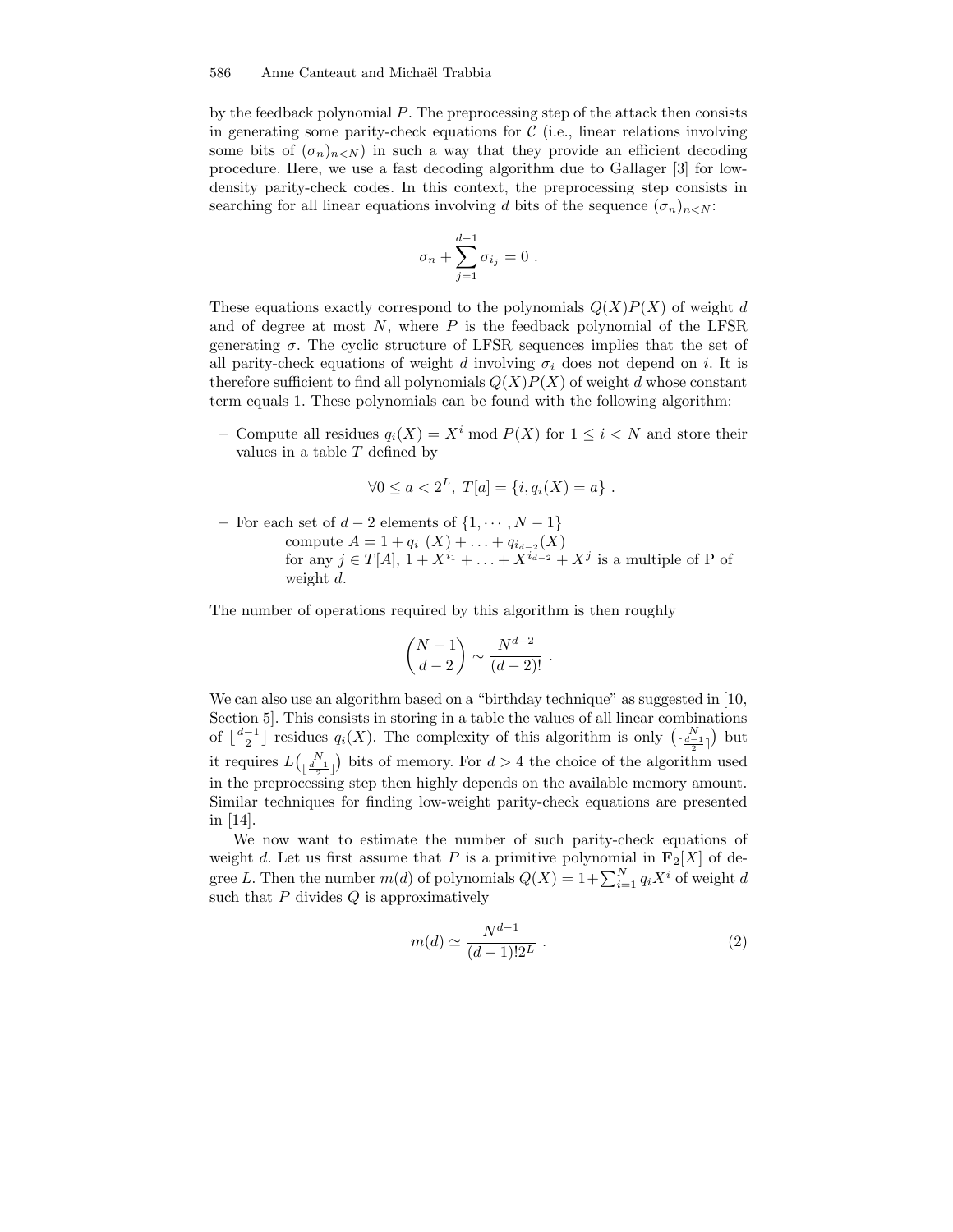.

This approximation is motivated as follows: when d is small, the number of multiples of P of weight d and of degree at most  $2^L - 1$  can be approximated [8, p. 129] by

$$
A = \frac{2^{(d-1)L}}{d!}.
$$

Let us now assume that the probability  $p_d$  that P divides a polynomial of weight  $d$  is uniform. We then deduce that

$$
p_d = \frac{A}{\binom{2^L-1}{d}} \simeq \frac{1}{2^L}.
$$

We similarly obtain that

$$
m(d) = p_d \binom{N-1}{d-1} \simeq \frac{N^{d-1}}{(d-1)!2^L}
$$

Simulations for  $d \leq 6$  show the accuracy of this approximation when N is not too small. Moreover its validity does not depend on the weight of P. As an example the following table compares our approximation with the exact values of  $m(3)$  for two polynomials of degree 17:  $P_1(X) = 1 + X^3 + X^{17}$  and  $P_2(X) = 1 + X^2 + X^4 + X^5 + X^6 + X^8 + X^9 + X^{10} + X^{11} + X^{13} + X^{14} + X^{15} + X^{17}.$ 

|                           | 3000 4000 5000 6000 7000 8000 |     |  |                                 |  |
|---------------------------|-------------------------------|-----|--|---------------------------------|--|
| $m_1(3)$                  | -38                           | 61  |  | $95 \mid 131 \mid 183 \mid 238$ |  |
| $m_2(3)$                  | -36                           | 67  |  | 95   127   185   243            |  |
| approximation $\sqrt{34}$ |                               | -61 |  | $95 \mid 137 \mid 187 \mid 244$ |  |

Since this approximation is also accurate when  $P$  is a product of primitive polynomials, we will now use Formula (2) as an approximation of the number of parity-check equations of weight d involving the *i*-th bit of  $(\sigma_n)_{n \leq N}$ . For the polynomial of degree 40 considered in [6],  $P(X) = 1 + X + X^3 + X^5 + X^9 +$  $X^{11} + X^{12} + X^{17} + X^{19} + X^{21} + X^{25} + X^{27} + X^{29} + X^{32} + X^{33} + X^{38} + X^{40}$ , we obtain 9607 parity-check equations of weight 4 for  $N = 400,000$  and 400 paritycheck equations of weight 5 for  $N = 10,000$ . For these values of N, Formula (2) gives  $m(4) = 9701$  and  $m(5) = 379$ .

### 4 Decoding procedure

Using the previous parity-check equations we recover  $(\sigma_n)_{n\leq N}$  from  $(s_n)_{n\leq N}$ using Gallager soft-input/soft-output decoding algorithm [3, 4]. It relies on the evaluation, for all  $0 \leq i \leq N$ , of the probability that  $\sigma_i$  equals 1 conditional on the known sequence  $(s_n)_{n\leq N}$  and on the event S that all parity-check equations involving  $\sigma_i$  are satisfied. As usual in soft decoding algorithms, all probabilities are expressed in terms of log-likelihood ratios: the log-likelihood ratio of a binary random variable  $X, L(X)$ , is defined as

$$
L(X) = \log \frac{Pr[X=0]}{Pr[X=1]}.
$$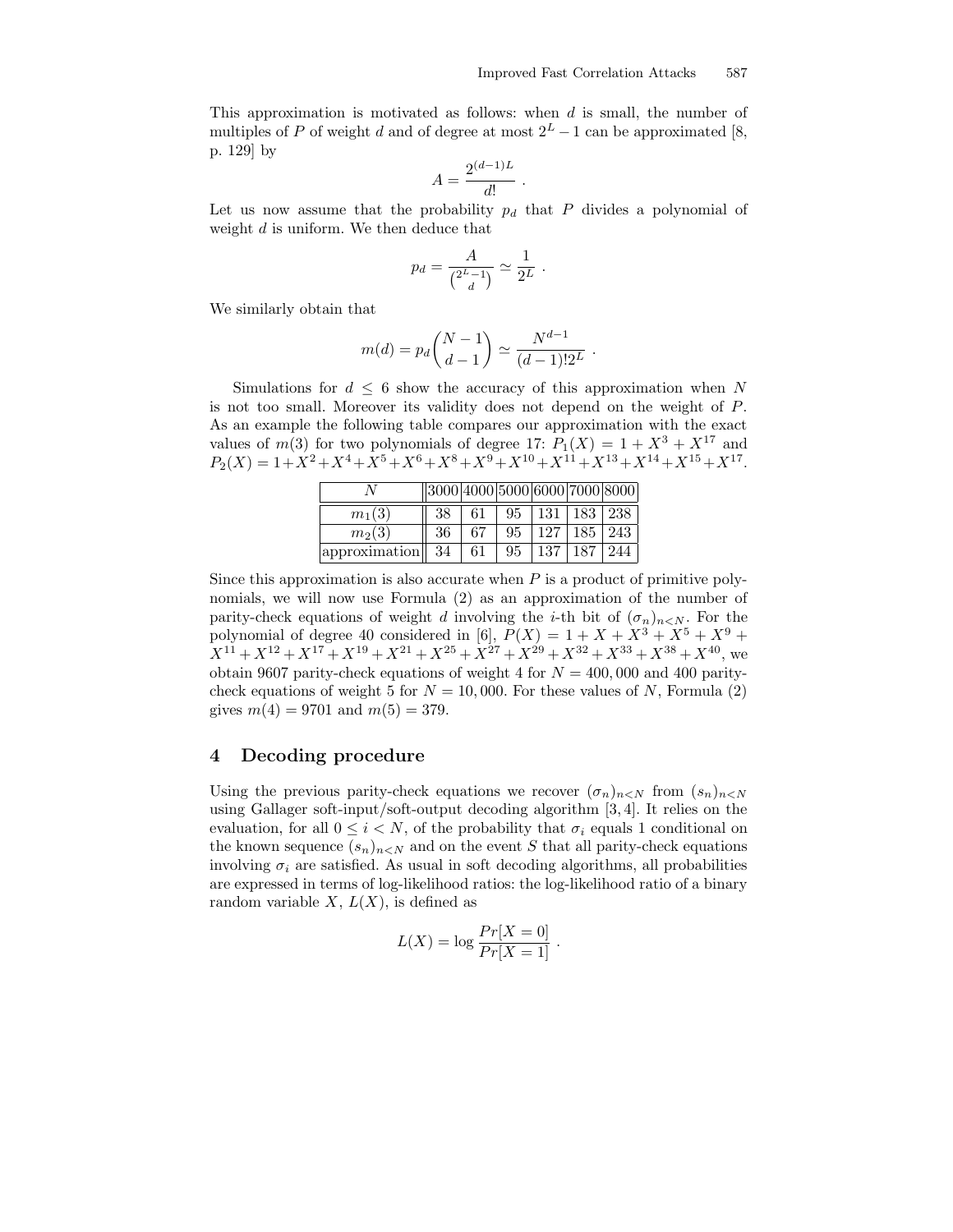The sign of  $L(X)$  corresponds to a hard decision on X (sign( $L(X)$ ) = (-1)<sup>X</sup>); its magnitude  $|L(X)|$  is the reliability of this decision. Here, we have that

$$
L(\sigma_i|(s_n)_{n\lt N}, S) = L(\sigma_i|(s_n)_{n\lt N}) + L(S|\sigma_i, (s_n)_{n\lt N}).
$$

The second term of the right hand member of this equation can be evaluated with the following approximation (see e.g. [5])

$$
L(\sum_{i=1}^k X_i) = \left(\prod_{i=1}^k \operatorname{sign}(L(X_i))\right) \min_{1 \le i \le k} |L(X_i)|.
$$

The decoding procedure is then as follows:

- *Initialization:* for all *i* from 0 to  $N-1$ ,  $L[i] = \log \frac{1-p}{p}$ .
- Until convergence, repeat:
	- For all i from 0 to  $N-1$ 
		- $L'[i] = (-1)^{s_i} L[i].$

for any parity-check equation involving  $\sigma_i$ , written as  $\sigma_i + \sum_{j \in J} \sigma_j = 0$ ,

$$
L'[i] \leftarrow L'[i] + \left(\prod_{j \in J} (-1)^{s_j}\right) \min_{j \in J} L[j].
$$

For all *i* from 0 to  $N-1$ ,  $s_i \leftarrow sign(L'[i])$  and  $L[i] \leftarrow |L'[i]|$ .

The number of parity-check equations required for convergence of this decoding procedure highly depends on their weight d. Figures 4 and 5 present simulations results for  $L = 21$   $(P(X) = 1 + X^2 + X^3 + X^5 + X^{10} + X^{11} + X^{12} + X^{14} + X^{15} + X^{16} + X^{17} + X^{18} + X^{19} + X^{19} + X^{10} + X^{10} + X^{11} + X^{12} + X^{14} + X^{15} + X^{16} + X^{17} + X^{18} + X^{19} + X^{10} + X^{10} + X^{11} + X^{12} + X^{14} + X^{15} + X^{16} + X^{17} + X^{18} + X^{19} + X$  $X^{21}$ ). Figure 5 clearly shows that the performance of the attack increases with the weight of the parity-check equations. For  $p = 0.4$ , the attack requires the knowledge of 16800 bits of s for  $d = 3$ , 2200 bits for  $d = 4$  and 1100 bits for  $d = 5$ .

Simulations actually provide the following approximation of the minimum value of  $m(d)$  for convergence (see Fig. 4):

$$
m(d) \ge \frac{K_d}{C_{d-2}(p)}\tag{3}
$$

where  $C_{d-2}(p)$  is the capacity of the binary symmetric channel with errorprobability  $p_{d-2} = \frac{1}{2}(1 - (1 - 2p)^{d-2}), i.e. C_{d-2}(p) = 1 + p_{d-2}\log_2(p_{d-2})$  $(1 - p_{d-2}) \log_2(1 - p_{d-2})$ .  $K_d \simeq 1$  if  $d \geq 4$  and  $K_3 \simeq 2$ . Combining (2) and (3) we obtain that the correlation attack with parity-check equations of weight  $d$  is successful if the number of known bits of s is at least

$$
N = 2^{\alpha_d(p) + \frac{L}{d-1}} \text{ with } \alpha_d(p) = \frac{1}{d-1} \log_2 \left[ (d-1)! \frac{K_d}{C_{d-2}(p)} \right] . \tag{4}
$$

This formula points out that the influence of L decreases when we use higherweight parity-check equations. When  $m(d)$  satisfies (3) the decoding procedure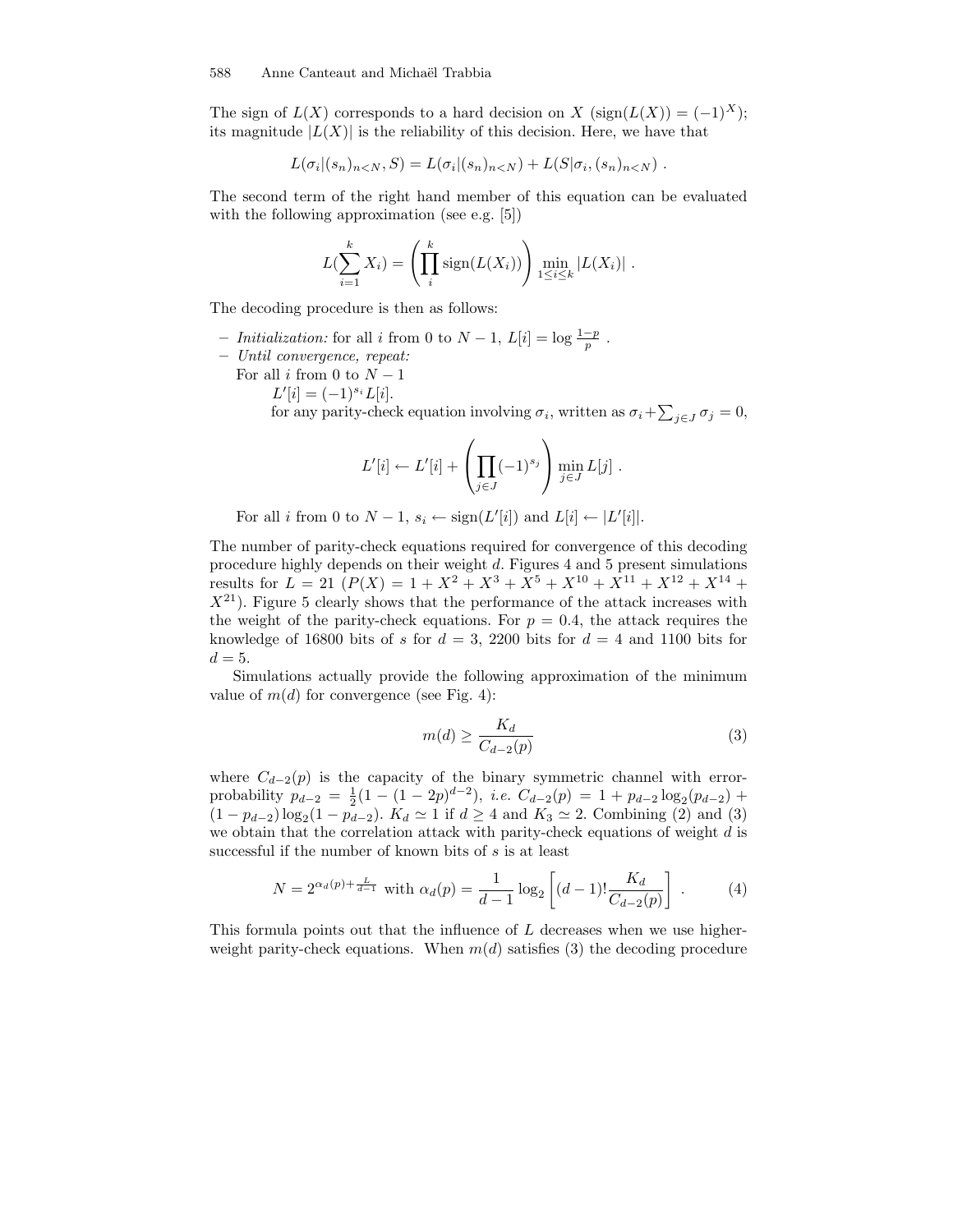

Fig. 4. Number of parity-check equations of weight d per bit required for convergence  $(L = 21)$ 

requires at most 10 iterations. The algorithm then performs approximatively  $5(d-1)m(d)N$  operations in average. The amount of involved memory is composed of  $(d-1)m(d)$  computer words for storing the parity-check equations and of 2N computer words for storing of the sequence  $(s_n)_{n\leq N}$  and the corresponding soft values  $(L[n])_{n\lt N}$ .

### 5 Comparison with previous correlation attacks

We first compare our attack with the correlation attack using convolutional codes described in  $[6]$ . This attack associates a convolutional code with memory  $B$  to the code  $C$  stemming from the LFSR with feedback polynomial  $P$ . The embedded convolutional code is defined by all parity-check equations involving  $\sigma_n$  and  $d-1$ bits of  $\sigma$  outside positions  $n-1, \ldots, n-B$ :

$$
\sigma_n + \sum_{i=1}^B \beta_i \sigma_{n-i} + \sum_{j=1}^{d-1} \sigma_{i_j} .
$$

Johansson and Jönsson focus on the case  $d = 3$ . Using the algorithm described in [6] all these equations can be found with roughly  $\frac{N^{d-2}}{(d-2)!}$  operations. Exactly as in Formula  $(2)$  the number of such parity-check equations involving the *i*-th bit of  $\sigma$  is approximatively given by

$$
m_B(d) = \frac{N^{d-1}2^B}{(d-1)!2^L}.
$$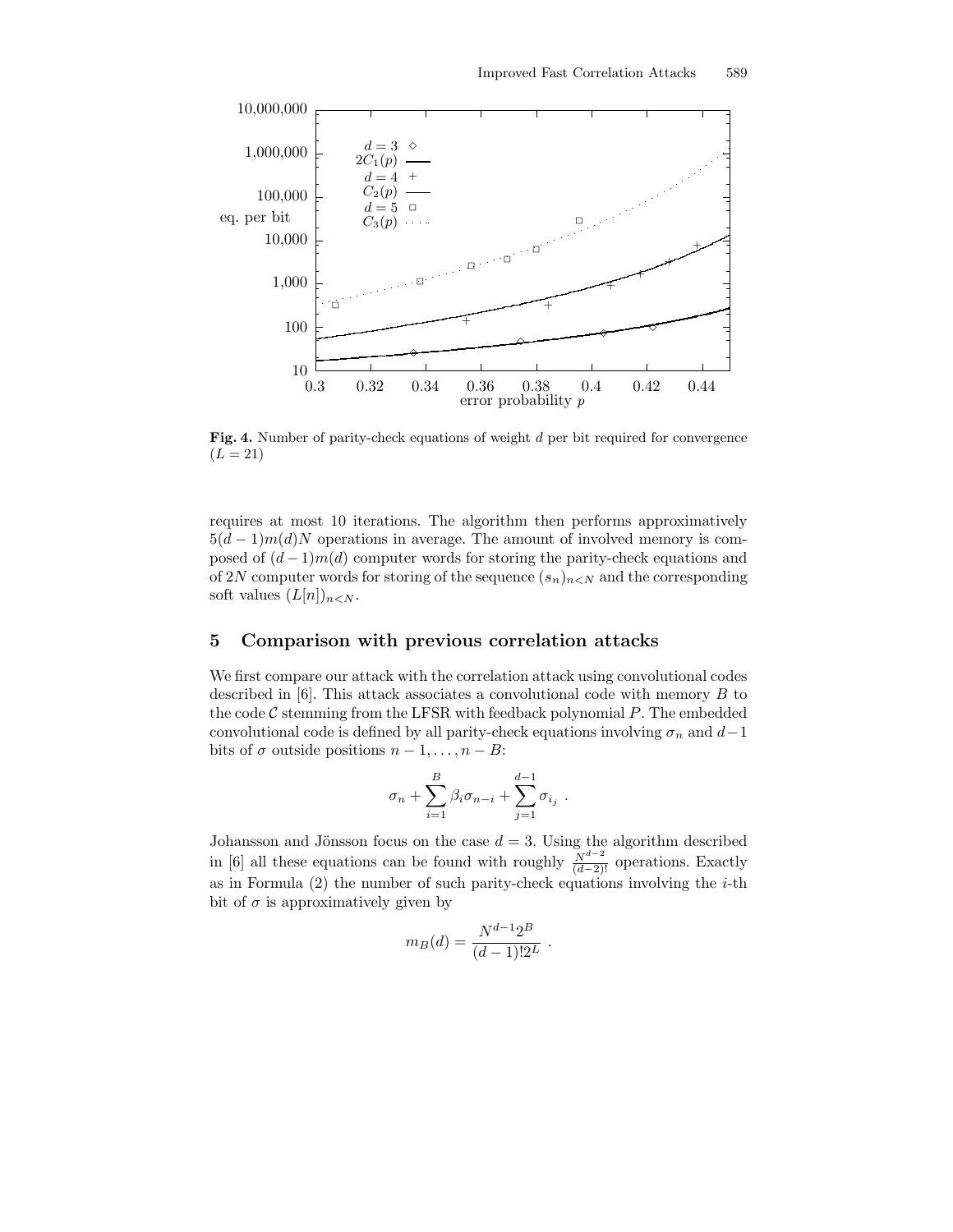

Fig. 5. Number of bits of s required for convergence  $(L = 21)$ 

The decoding step of the attack now consists in deriving a sequence  $r$  from  $(s_n)_{n\leq N}$ . Decoding r with respect to the convolutional code then provides L consecutive bits of  $\sigma$ . By construction most bits of the corrupted sequence r satisfy

$$
Pr[r_n \neq \sigma_n] = \frac{1}{2}(1 - (1 - 2p)^{d-1}) = p_{d-1}.
$$

This obviously implies that the decoding procedure can not be successful if the transmission rate of the convolutional code  $R$  is greater than the capacity of the binary symmetric channel with error probability  $p_{d-1}$ . The simulation results presented in [6] actually provide the following maximum value of R for convergence of Viterbi algorithm:

$$
R \leq \frac{C_{d-1}(p)}{K'}
$$

where K' is a constant which slightly depends on L (we obtain  $K' = 3$  for  $L = 21$ and  $K' = 2.5$  for  $L = 40$ ). Since  $R = 1/(m_B(d) + 1)$  we deduce the following convergence condition for Viterbi algorithm:

$$
m_B(d) \le \frac{K'}{C_{d-1}(p)} - 1 \tag{5}
$$

The number of known bits of s required by a correlation attack using a convolutional code with memory  $B$  is then

$$
N = 2^{\beta_d(p) + \frac{(L-B)}{d-1}} \text{ with } \beta_d(p) = \frac{1}{d-1} \log_2 \left[ (d-1)! \frac{K'}{C_{d-1}(p)} \right] . \tag{6}
$$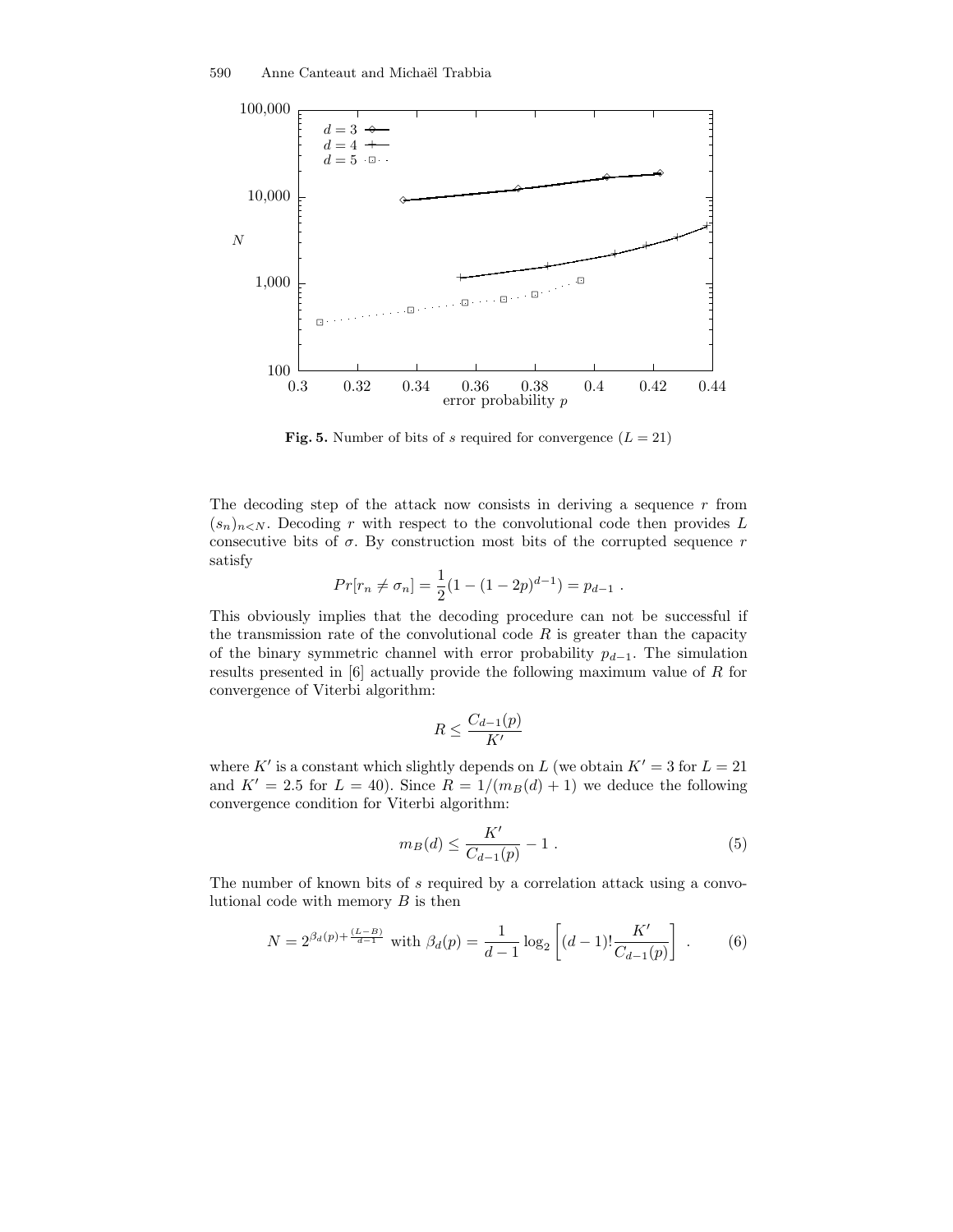The decoding step using Viterbi algorithm performs  $2^B m_B(d)(L + 10B)$  operations.

Figure 6 compares the number of bits of s required for a correlation attack using Gallager decoding algorithm with  $d = 3$ ,  $d = 4$  (Formula (4)) and for the attack using Viterbi algorithm with  $d = 3$ ,  $B = 18$  (Formula (6)). It points out that the use of Gallager algorithm with  $d = 4$  provides better performance than the use of Viterbi algorithm with  $d = 3$  and  $B = 18$ . Moreover, this advantage increases for growing  $p$  and  $L$ . As an example, we now compare our



Fig. 6. Number of bits of s required by Gallager algorithm and by Viterbi algorithm

attack with  $d = 4$  and the attack using a convolutional code which was presented in  $[6](d=3)$ . Let N be the minimum number of bits of the running-key which are required by our attack for a given value of  $p$ . The correlation attack using Viterbi algorithm only succeeds for these values of N and p when  $m_B(3) \geq K'm(4)$ , i.e.,  $B \geq \log_2(N)$  since  $K' \simeq 3$ . This high value of B makes the complexity of the decoding step with Viterbi algorithm higher than for our attack: the number of operations required for decoding is multiplied by  $B + \frac{L}{10}$ . Moreover, the memory requirement makes the decoding step intractable for large values of  $B$  ( $B$  can not exceed 20 or 30 in practice). The only advantage of the attack based on convolutional codes is the lower complexity of the preprocessing step: in our attack the number of operations performed for finding the parity-check equations is multiplied by  $\frac{N}{2}$ . But this part of the attack is performed once for all while the decoding step should be repeated for each new initialization of the system. A similar comparison can be made for higher weight parity-check equations. Note that, as pointed out by Formula (6), the advantage of increasing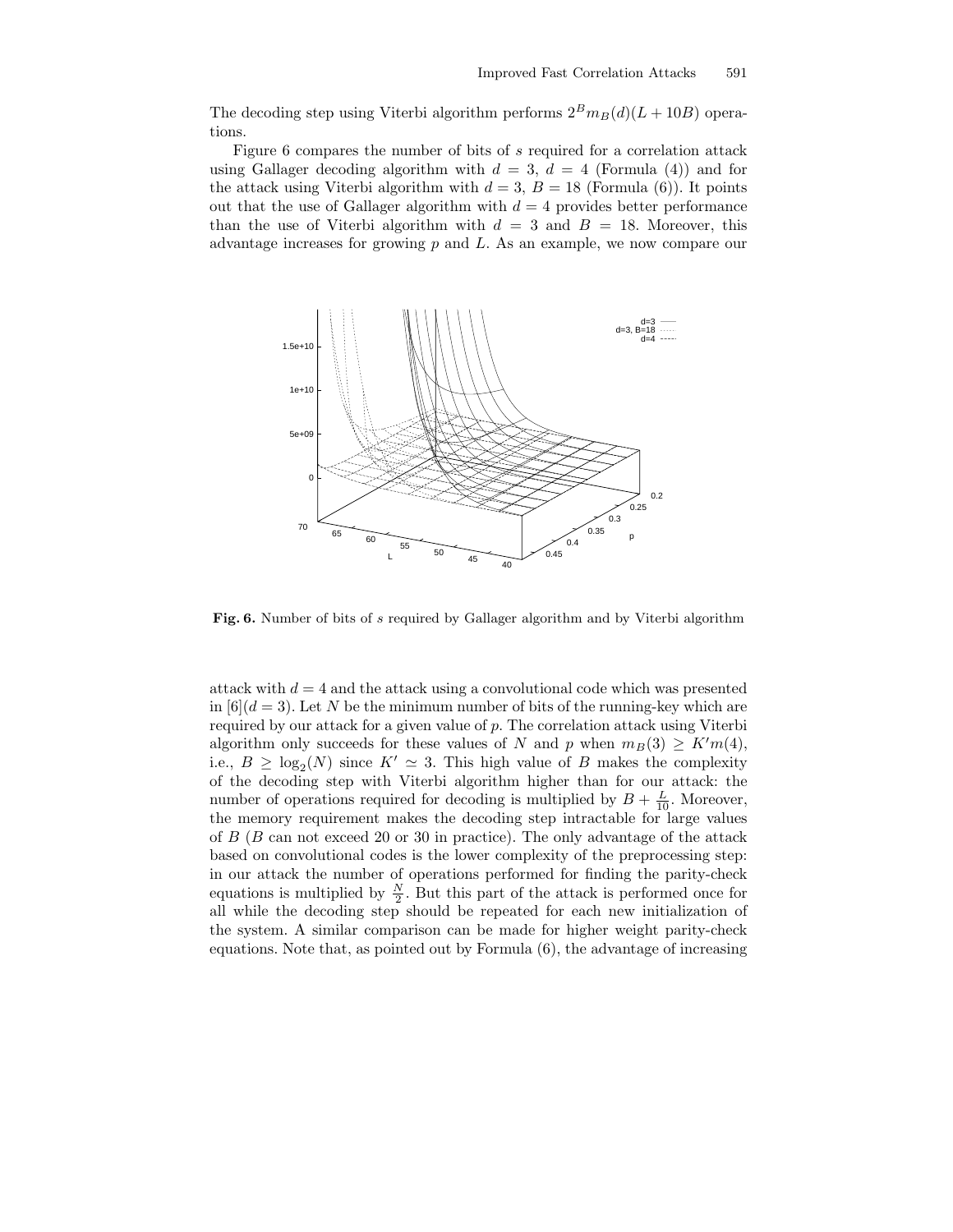the memory B in the attack based on convolutional codes decreases for higher values of  $d$ . Moreover, the value of  $d$  in the attack based on convolutional codes is limited due to the time complexity of Viterbi algorithm. Gallager algorithm should therefore be preferred in most situations.

A recent improvement [7] of the attack based on convolutional codes consists in using  $M$  parallel convolutional codes with memory  $B$  which all share the same information bits. This does not strongly modify the results of the previous comparison. When a turbo code is used, the number of operations performed by the decoding procedure is  $6M2<sup>B</sup>m<sub>B</sub>(d)(L+9B)$  and the memory requirement is roughly the same than in Viterbi algorithm. The processing step now performs around  $(L+9B)M\frac{N^{d-2}}{(d-2)!}$  operations.

### 6 Simulation results

We now present some simulation results of our attack based on a LFSR of length  $L = 40$  with feedback polynomial  $P(X) = 1 + X + X^3 + X^5 + X^9 +$  $X^{11} + X^{12} + X^{17} + X^{19} + X^{21} + X^{25} + X^{27} + X^{29} + X^{32} + X^{33} + X^{38} + X^{40}$ This polynomial was used for all simulations in [12, 6, 7]. The results obtained by Gallager algorithm with parity-check equations of weight 4 and 5 are presented in Figure 7.



Fig. 7. Number of bits of s required for a fast correlation attack  $(L=40)$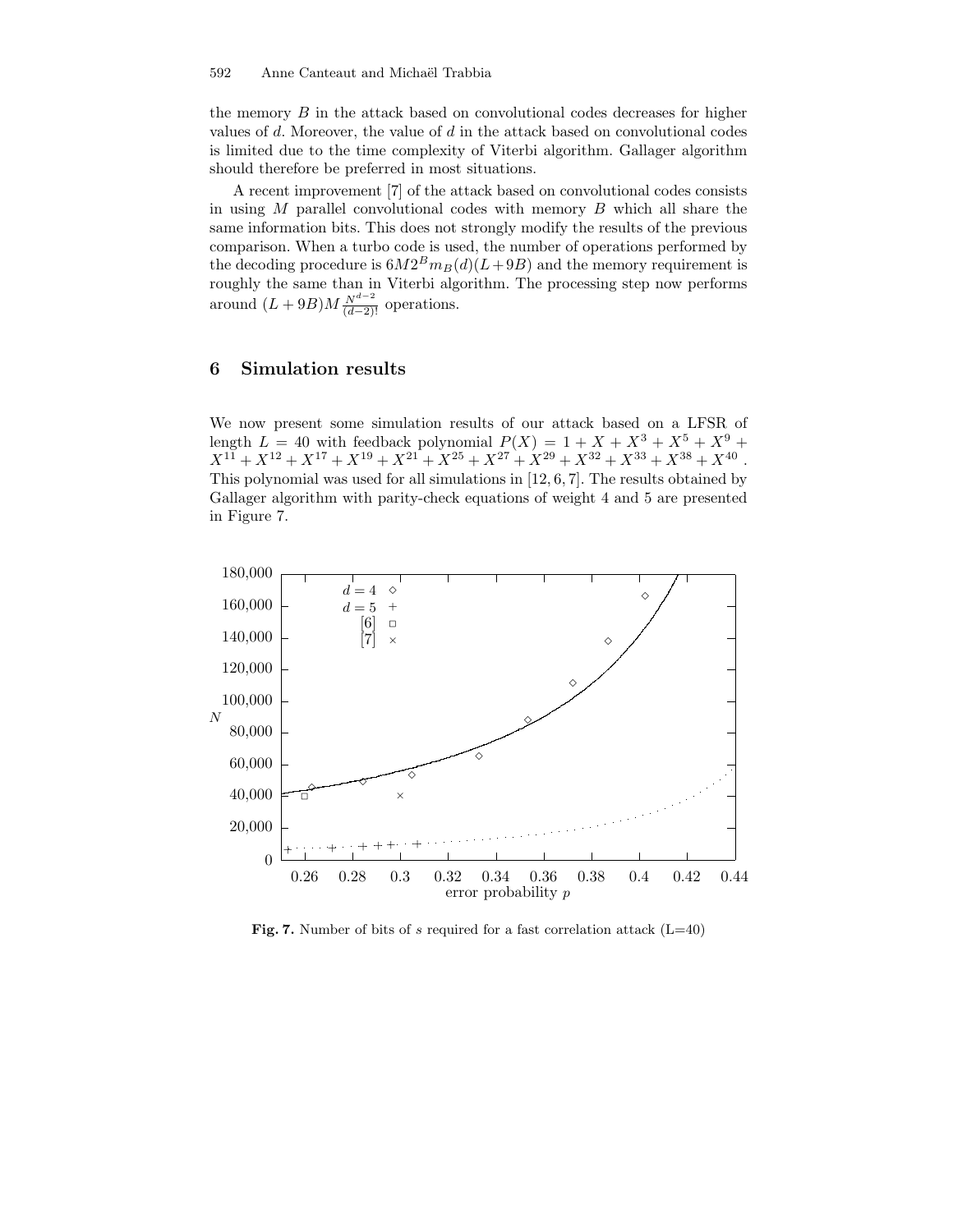|        |  | As an example, the following table compares the maximum error-probabilities    |  |  |  |  |
|--------|--|--------------------------------------------------------------------------------|--|--|--|--|
|        |  | achieved by the different correlation attacks when $N = 400,000$ bits of s are |  |  |  |  |
| known: |  |                                                                                |  |  |  |  |

|                                  | $d=4$ | $\vert$ our attack $\vert$ [6] (Viterbi) $\vert$ | $[7]$ (turbo)<br>$d = 3, B = 15$ $d = 3, M = 8, B = 13$ |
|----------------------------------|-------|--------------------------------------------------|---------------------------------------------------------|
| maximum error<br>probability $p$ | 0.44  | 0.40                                             | 0.41                                                    |

For  $N = 400,000$  and  $p = 0.44$ , the preprocessing step and the decoding step of our attack took respectively 9 hours and 1.5 hour on a DEC alpha workstation. Note that the attack based on convolutional codes with  $d = 4$  and  $B = 16$  can achieve  $p = 0.482$ , but it requires  $2^{53}$  operations. This error-probability can be achieved by our attack with  $d = 5$  and with only  $N = 360,000$  bits of s. In this case, the number of operations required by the decoding step is  $2^{52}$ .

Similarly, the correlation attack based on turbo codes achieves  $p = 0.3$  for 40,000 known bits of s (with  $B = 15$  and  $M = 16$ ) [7]. We here correct the same error-probability with only 9, 770 bits using parity-check equations of weight 5. In this last case, the preprocessing step takes roughly 30 hours, and the decoding step takes 12 seconds.

### 7 Conclusions

We have shown that the fast correlation attacks using Gallager iterative decoding algorithm with parity-check equations of weight 4 or 5 are more efficient than the attacks based on convolutional codes or on turbo codes. The performance of our algorithm is only limited by the time complexity of the preprocessing step; however, it is important to note that this part of the attack has to be performed once for all. The different techniques proposed by Johansson and Jönsson could also use higher-weight parity-check equations but the induced improvement is strongly limited by the memory requirement of the decoding procedure. Gallager algorithm should therefore be preferred in most situations. The previous theoretical analysis provides all necessary choices of parameters for practical implementations.

### References

- 1. V. Chepyzhov and B. Smeets. On a fast correlation attack on certain stream ciphers. In Advances in Cryptology - EUROCRYPT'91, number 547 in Lecture Notes in Computer Science, pages 176–185. Springer-Verlag, 1991.
- 2. E. Filiol and C. Fontaine. Highly nonlinear balanced Boolean functions with a good correlation-immunity. In Advances in Cryptology - EUROCRYPT'98, number 1403 in Lecture Notes in Computer Science, pages 475–488. Springer-Verlag, 1998.
- 3. R.G. Gallager. Low-density parity-check codes. IRE Trans. Inform. Theory, IT-8:21–28, 1962.
- 4. R.G. Gallager. Low-density parity-check codes. MIT Press, Cambridge, MA, 1963.